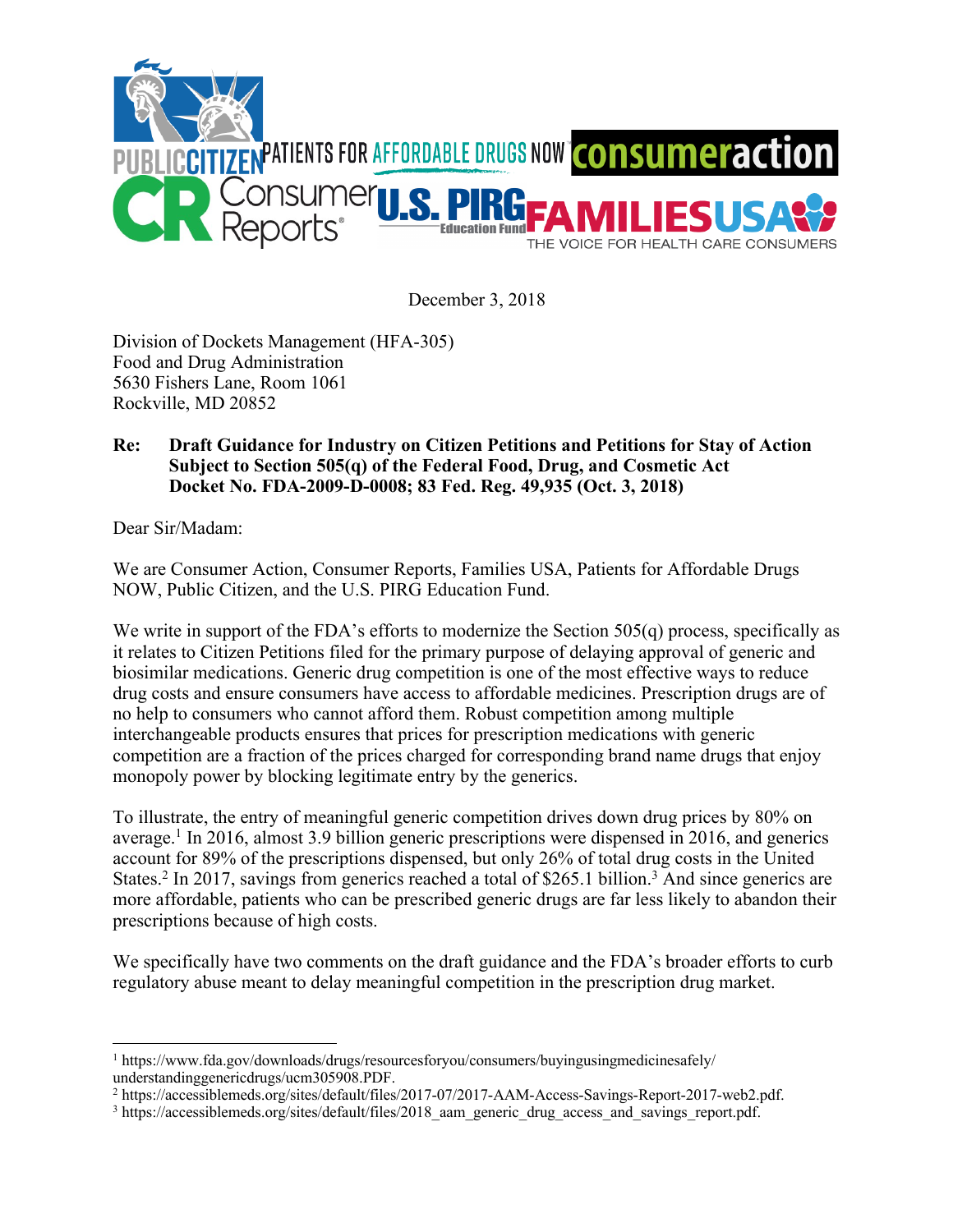**I. Research by leading academics shows that the Citizen Petition filings are primarily used to delay competition; therefore, while we support legitimate use of these petitions, more aggressive use of the FSA's authority to summarily deny petitions that are not clearly substantiated is warranted to fulfill the intent of Congress, and would provide a large consumer benefit with little risk of harm.**

Two independent studies of Citizen Petitions have shown that they rarely provide value, and are most frequently submitted by pharmaceutical companies for the purpose of delaying generic competition. A study by Professor Michael Carrier and Carl Minniti found that the FDA has denied 92% of all 505(q) petitions, and 98% of late-filed petitions. <sup>4</sup> The study also found that the average length of petitions has more than doubled in the past five years, while the FDA rarely grants petitions above the mean length. This has meant an increase in diverted FDA resources in addition to increased delays in processing what are determined to be meritless Petitions. The study points to anticompetitive goals as the most likely reason, and lists examples of serial petitions, late-filed petitions, and a combination of petitions with other behavior such as producthopping and pay-for-delay settlements. Professors Robin Feldman, John Gray, and Giora Ashkenazi reached similar results in their study, which found that the Citizen Petition process has become "a key avenue for strategic behavior by pharmaceutical companies to delay entry of generic competition."5

Congress granted the FDA the authority to summarily dispose of a petition that is "submitted with the primary purpose of delaying" the generic application and that "the petition does not on its face raise valid scientific or regulatory issues."6 However, the FDA has never used this power before. Congress intended that the FDA use this power to prevent the abuse of the Citizen Petition process. The legislative record is clear on this. Senator Brown stated that the impetus for the passage of Section 505(q) is to "help prevent the exploitation of the 'citizen petition' process, which delays access to lower priced medicines."<sup>7</sup> Likewise, Senator Kohl noted that FDA had found it "particularly troubling" that some "citizen petitions ... appear designed not to raise timely concerns with respect to legality or scientific soundness of approving a drug application, but rather to delay approval by compelling the agency to take the time to consider the arguments raised in the petition, regardless of its merits, and regardless of whether the petitioner could have made those very arguments months and months before."8

The fact that this power has not been used suggests there may have been some hesitancy in interpreting the statutory standard to it to enable its full use as we believe Congress intended. We would encourage the FDA to now interpret the Section  $505(q)(1)(E)$  requirements in such a way to realize the original Congressional intent of allowing the FDA to quickly dispose of Citizen Petitions filed to game the system. As two independent studies of Citizen Petitions have shown, a greater willingness to see questionable Petitions as warranting summary disposition will have great consumer benefits with very little, if any, risk of harm.

 $\overline{a}$ <sup>4</sup> Michael A. Carrier & Carl J. Minniti III, Citizen Petitions: Long, Late-Filed, and At-Last Denied, 66 AMERICAN UNIVERSITY LAW REVIEW 305 (2016), https://papers.ssrn.com/sol3/papers.cfm?abstract\_id=232319.

<sup>5</sup> Feldman, Robin and Gray, John and Ashkenazi, Giora, Empirical Evidence of Drug Companies Using Citizen Petitions to Hold Off Competition (February 2, 2018). UC Hastings Research Paper No. 269. Available at SSRN: https://ssrn.com/abstract=3116986.

 $6$  21 U.S.C. § 355(q)(1)(E) (2012).

<sup>7</sup> 153 Cong. Rec. S5627 (May 7, 2007) (statement of Sen. Brown).

<sup>8</sup> 153 Cong. Rec. S5491 (May 7, 2007) (statement of Sen. Kohl, quoting FDA Chief Counsel Sheldon Bradshaw).